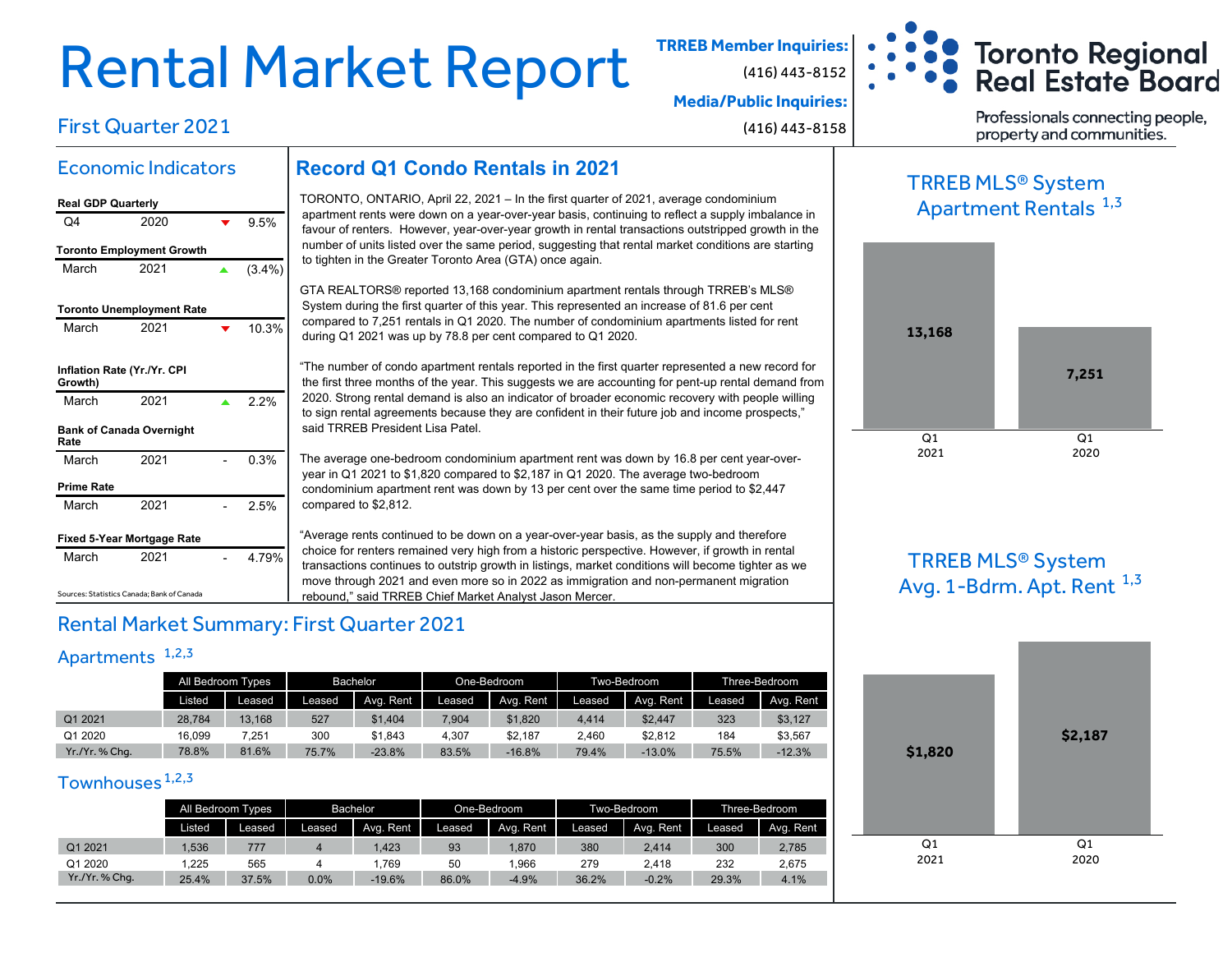#### SUMMARY OF RENTAL TRANSACTIONS APARTMENTS, FIRST QUARTER 2021

## ALL TRREB AREAS

|                                  | <b>All Apartments</b>     |                       | <b>Bachelor</b>         |                              | <b>One-Bedroom</b> |                          | <b>Two-Bedroom</b>  |                              | <b>Three-Bedroom</b> |                              |
|----------------------------------|---------------------------|-----------------------|-------------------------|------------------------------|--------------------|--------------------------|---------------------|------------------------------|----------------------|------------------------------|
|                                  | Total Listed <sup>1</sup> | <b>Total Leased 2</b> | Leased <sup>2</sup>     | Avg. Lease Rate <sup>3</sup> | <b>Leased</b>      | Avg. Lease Rate 3        | Leased <sub>2</sub> | Avg. Lease Rate <sup>3</sup> | Leased <sub>2</sub>  | Avg. Lease Rate <sup>3</sup> |
| <b>TRREB Total</b>               | 28,784                    | 13,168                | 527                     | \$1,404                      | 7,904              | \$1,820                  | 4,414               | \$2,447                      | 323                  | \$3,127                      |
| <b>Halton Region</b>             | 350                       | 190                   | $\mathbf{1}$            | \$1,450                      | 100                | \$1,925                  | 85                  | \$2,561                      | $\overline{4}$       | \$2,369                      |
| Burlington                       | 111                       | 62                    | $\mathbf 0$             | $\overline{\phantom{a}}$     | 38                 | \$1,881                  | 23                  | \$2,708                      | $\mathbf{1}$         | \$2,350                      |
| <b>Halton Hills</b>              | $\mathsf{o}$              | 0                     | 0                       | $\overline{\phantom{a}}$     | $\mathbf 0$        | $\sim$                   | $\mathbf{o}$        | $\sim$                       | $\mathsf 0$          |                              |
| Milton                           | 66                        | 34                    | $\mathbf 0$             | $\overline{\phantom{a}}$     | 19                 | \$1,842                  | 14                  | \$2,178                      | $\mathbf{1}$         | \$2,350                      |
| Oakville                         | 173                       | 94                    | $\mathbf{1}$            | \$1,450                      | 43                 | \$2,001                  | 48                  | \$2,602                      | $\overline{c}$       | \$2,388                      |
| <b>Peel Region</b>               | 2,256                     | 1,130                 | $\overline{7}$          | \$1,575                      | 508                | \$1,829                  | 571                 | \$2,253                      | 44                   | \$2,782                      |
| Brampton                         | 117                       | 55                    | 0                       | $\overline{\phantom{a}}$     | 20                 | \$1,796                  | 30                  | \$2,162                      | 5                    | \$2,360                      |
| Mississauga                      | 2,137                     | 1,073                 | $\overline{7}$          | \$1,575                      | 486                | \$1,830                  | 541                 | \$2,258                      | 39                   | \$2,837                      |
| Caledon                          | $\overline{2}$            | $\overline{c}$        | $\mathsf{o}$            | $\blacksquare$               | $\overline{2}$     | \$1,875                  | $\mathbf 0$         | $\overline{\phantom{a}}$     | $\mathbf 0$          |                              |
| <b>City of Toronto</b>           | 23.975                    | 10.629                | 514                     | \$1,403                      | 6.625              | \$1,819                  | 3.250               | \$2,504                      | 240                  | \$3,286                      |
| <b>Toronto West</b>              | 2,082                     | 986                   | 11                      | \$1,418                      | 625                | \$1,852                  | 335                 | \$2,466                      | 15                   | \$3,102                      |
| <b>Toronto Central</b>           | 20,579                    | 9,062                 | 487                     | \$1,403                      | 5,685              | \$1,818                  | 2,688               | \$2,539                      | 202                  | \$3,394                      |
| <b>Toronto East</b>              | 1,314                     | 581                   | 16                      | \$1,369                      | 315                | \$1,780                  | 227                 | \$2,140                      | 23                   | \$2,460                      |
| <b>York Region</b>               | 2,086                     | 1,159                 | $\overline{2}$          | \$1,490                      | 651                | \$1,792                  | 471                 | \$2.232                      | 35                   | \$2,549                      |
| Aurora                           | 19                        | 15                    | 0                       | $\overline{\phantom{a}}$     | $\overline{7}$     | \$2,075                  | 8                   | \$2,350                      | $\mathsf 0$          | $\overline{\phantom{a}}$     |
| E. Gwillimbury                   | $\mathbf{0}$              | $\mathbf 0$           | $\mathbf 0$             | $\overline{\phantom{a}}$     | $\mathsf{O}$       | ٠                        | $\mathbf{0}$        | $\overline{\phantom{a}}$     | $\mathbf{0}$         |                              |
| Georgina                         | $\mathbf 0$               | $\mathbf 0$           | 0                       | $\overline{\phantom{a}}$     | $\mathsf{o}\,$     | $\overline{\phantom{a}}$ | $\mathsf{o}$        | $\overline{\phantom{a}}$     | $\mathbf 0$          |                              |
| King                             | $\overline{2}$            | $\overline{2}$        | $\mathbf{0}$            |                              | $\mathbf 0$        |                          | $\overline{2}$      | \$2,300                      | $\mathbf 0$          |                              |
| Markham                          | 998                       | 516                   | 0                       | $\overline{\phantom{a}}$     | 321                | \$1,746                  | 183                 | \$2,234                      | 12                   | \$2,747                      |
| Newmarket                        | $\overline{4}$            | $\overline{2}$        | $\mathbf 0$             |                              | $\mathbf{1}$       | \$2,150                  | $\mathbf{1}$        | \$2,150                      | $\mathbf{0}$         |                              |
| Richmond Hill                    | 400                       | 215                   | $\overline{c}$          | \$1,490                      | 138                | \$1,798                  | 72                  | \$2,353                      | $\overline{3}$       | \$2,583                      |
| Vaughan                          | 661                       | 408                   | $\mathbf{0}$            |                              | 183                | \$1,853                  | 205                 | \$2,182                      | 20                   | \$2,425                      |
| Whitchurch-Stouffville           | $\overline{2}$            | $\mathbf{1}$          | 0                       | $\blacksquare$               | $\mathbf{1}$       | \$2,000                  | $\mathsf{o}$        | $\overline{\phantom{a}}$     | $\mathsf 0$          | $\overline{\phantom{a}}$     |
| <b>Durham Region</b>             | 52                        | 26                    | $\overline{\mathbf{3}}$ | \$1,131                      | 8                  | \$1,706                  | 15                  | \$2,333                      | $\overline{0}$       |                              |
| Ajax                             | $\overline{4}$            | $\overline{4}$        | 0                       | $\blacksquare$               | $\overline{2}$     | \$1,800                  | $\mathbf{2}$        | \$2,349                      | 0                    | $\overline{\phantom{a}}$     |
| <b>Brock</b>                     | $\mathbf{0}$              | $\mathbf{0}$          | $\mathbf{0}$            |                              | $\mathbf{0}$       |                          | $\mathbf{0}$        |                              | $\mathbf{O}$         |                              |
| Clarington                       | 4                         | $\overline{c}$        | 0                       | $\blacksquare$               | $\overline{2}$     | \$1,750                  | 0                   | $\overline{\phantom{a}}$     | 0                    | $\overline{\phantom{a}}$     |
| Oshawa                           | 25                        | 6                     | $\overline{3}$          | \$1,131                      | $\mathbf{1}$       | \$1,200                  | $\overline{2}$      | \$1,973                      | $\mathbf 0$          |                              |
| Pickering                        | 15                        | 10                    | 0                       | $\overline{\phantom{a}}$     | $\overline{3}$     | \$1,783                  | $\overline{7}$      | \$2,464                      | 0                    | $\overline{\phantom{a}}$     |
| Scugog                           | $\overline{0}$            | $\mathbf 0$           | $\mathbf 0$             |                              | $\mathbf{O}$       |                          | $\mathbf{O}$        |                              | $\Omega$             |                              |
| Uxbridge                         | $\mathbf{1}$              | $\mathbf{1}$          | 0                       | $\sim$                       | $\mathbf 0$        | $\sim$                   | 1                   | \$2,500                      | $\mathsf{o}$         | $\overline{a}$               |
| Whitby                           | $\overline{3}$            | $\overline{3}$        | $\mathbf{0}$            |                              | $\mathbf{O}$       |                          | $\overline{3}$      | \$2,200                      | $\mathbf{0}$         |                              |
| <b>Dufferin County</b>           | $\bullet$                 | $\Omega$              | $\overline{0}$          | ×                            | $\bullet$          | ×                        | $\bullet$           | н                            | $\bullet$            | ٠                            |
| Orangeville                      | $\mathbf{0}$              | $\mathbf 0$           | $\mathbf{0}$            |                              | $\mathbf 0$        |                          | $\mathbf{0}$        |                              | $\mathbf{0}$         |                              |
| <b>Simcoe County</b>             | 65                        | 34                    | $\bullet$               | ÷                            | 12                 | \$2,531                  | 22                  | \$3,343                      | $\bullet$            | ٠                            |
| Adjala-Tosorontio                | $\mathbf{0}$              | $\mathbf 0$           | $\mathbf 0$             | $\overline{\phantom{0}}$     | $\mathbf 0$        |                          | $\mathbf 0$         |                              | $\mathbf 0$          |                              |
| <b>Bradford West Gwillimbury</b> | $\mathsf{o}$              | 0                     | 0                       | $\blacksquare$               | 0                  | $\overline{\phantom{a}}$ | 0                   | $\blacksquare$               | $\mathsf{o}$         | $\overline{\phantom{a}}$     |
| Essa                             | $\mathbf 0$               | $\mathbf 0$           | $\mathbf 0$             |                              | $\mathbf 0$        |                          | $\mathbf 0$         |                              | $\Omega$             |                              |
| Innisfil                         | 62                        | 31                    | 0                       | $\blacksquare$               | 10                 | \$2,728                  | 21                  | \$3,407                      | 0                    | $\blacksquare$               |
| <b>New Tecumseth</b>             | 3                         | $\overline{3}$        | $\mathbf{0}$            |                              | $\overline{2}$     | \$1,550                  | $\mathbf{1}$        | \$2,000                      | $\Omega$             |                              |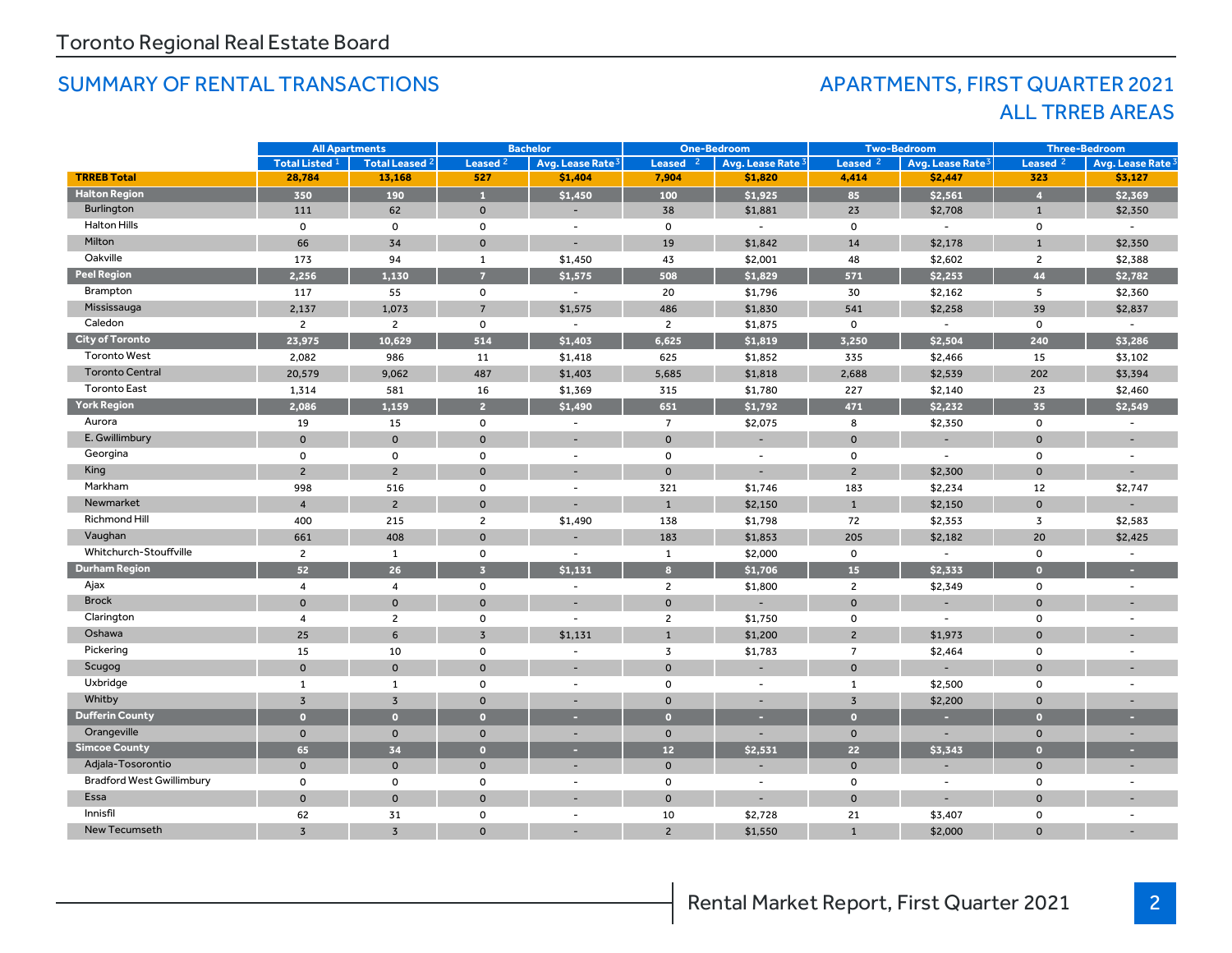## SUMMARY OF RENTAL TRANSACTIONS AND RESOLUTION APARTMENTS, FIRST QUARTER 2021 CITY OF TORONTO MUNICIPAL BREAKDOWN

|                              | <b>All Apartments</b> |                |                     | <b>Bachelor</b><br><b>One-Bedroom</b><br><b>Two-Bedroom</b> |                |                              | <b>Three-Bedroom</b> |                              |                |                          |
|------------------------------|-----------------------|----------------|---------------------|-------------------------------------------------------------|----------------|------------------------------|----------------------|------------------------------|----------------|--------------------------|
|                              | <b>Total Listed1</b>  | Total Leased 2 | Leased <sup>2</sup> | Avg. Lease Rate <sup>3</sup>                                | Leased $2$     | Avg. Lease Rate <sup>3</sup> | Leased <sup>2</sup>  | Avg. Lease Rate <sup>3</sup> | Leased $2$     | Avg. Lease Rate          |
| <b>TRREB Total</b>           | 28,784                | 13,168         | 527                 | \$1,404                                                     | 7,904          | \$1,820                      | 4,414                | \$2,447                      | 323            | \$3,127                  |
| <b>City of Toronto Total</b> | 23,975                | 10,629         | 514                 | \$1,403                                                     | 6,625          | \$1,819                      | 3,250                | \$2,504                      | 240            | \$3,286                  |
| <b>Toronto West</b>          | 2,082                 | 986            | 11                  | \$1,418                                                     | 625            | \$1,852                      | 335                  | \$2,466                      | 15             | \$3,102                  |
| Toronto W01                  | 154                   | 69             | $\mathbf{1}$        | \$1,450                                                     | 46             | \$2,022                      | 21                   | \$2,782                      | 1              | \$2,875                  |
| Toronto W02                  | 185                   | 75             | $\mathbf{0}$        |                                                             | 52             | \$1,844                      | 23                   | \$2,700                      | $\mathbf{0}$   |                          |
| Toronto W03                  | 17                    | 8              | $\mathbf 0$         |                                                             | 4              | \$1,763                      | 3                    | \$2,248                      | 1              | \$2,700                  |
| Toronto W04                  | 169                   | 74             | $\overline{2}$      | \$1,475                                                     | 45             | \$1,688                      | 25                   | \$2,115                      | $\overline{2}$ | \$2,742                  |
| Toronto W05                  | 100                   | 47             | $\overline{2}$      | \$1,400                                                     | 28             | \$1,753                      | 14                   | \$2,132                      | $\overline{3}$ | \$2,350                  |
| Toronto W06                  | 744                   | 382            | $\overline{2}$      | \$1,400                                                     | 242            | \$1,920                      | 135                  | \$2,604                      | $\overline{3}$ | \$5,267                  |
| Toronto W07                  | 25                    | 15             | $\mathsf{o}$        | $\sim$                                                      | 6              | \$1,667                      | 9                    | \$1,944                      | $\mathsf{o}$   | $\overline{\phantom{a}}$ |
| Toronto W08                  | 581                   | 275            | $\overline{4}$      | \$1,400                                                     | 180            | \$1,795                      | 89                   | \$2,387                      | $\overline{2}$ | \$2,900                  |
| Toronto W09                  | 22                    | 5              | $\mathbf 0$         | $\sim$                                                      | $\mathbf{1}$   | \$1,800                      | 3                    | \$2,383                      | 1              | \$2,375                  |
| Toronto W10                  | 85                    | 36             | $\mathbf 0$         |                                                             | 21             | \$1,764                      | 13                   | \$2,123                      | $\overline{2}$ | \$2,225                  |
| <b>Toronto Central</b>       | 20,579                | 9,062          | 487                 | \$1,403                                                     | 5,685          | \$1,818                      | 2.688                | \$2,539                      | 202            | \$3,394                  |
| Toronto C01                  | 9,905                 | 4,547          | 295                 | \$1,405                                                     | 2,927          | \$1,846                      | 1,223                | \$2,622                      | 102            | \$3,550                  |
| Toronto C02                  | 927                   | 275            | 8                   | \$1,381                                                     | 160            | \$2,002                      | 97                   | \$3,045                      | 10             | \$5,255                  |
| Toronto C03                  | 267                   | 94             | $\mathbf{1}$        | \$1,400                                                     | 51             | \$1,808                      | 42                   | \$2,560                      | $\mathbf{0}$   |                          |
| Toronto C04                  | 80                    | 24             | $\overline{2}$      | \$1,363                                                     | 10             | \$1,717                      | 12                   | \$3,058                      | $\mathsf{o}\,$ |                          |
| Toronto C06                  | 197                   | 86             | $\mathbf{0}$        |                                                             | 35             | \$1,700                      | 50                   | \$1,951                      | $\overline{1}$ | \$3,400                  |
| Toronto C07                  | 669                   | 331            | $\mathbf 0$         |                                                             | 169            | \$1,816                      | 144                  | \$2,336                      | 18             | \$2,636                  |
| Toronto C08                  | 4,628                 | 1,936          | 134                 | \$1,390                                                     | 1,281          | \$1,773                      | 496                  | \$2,523                      | 25             | \$3,180                  |
| Toronto C09                  | 150                   | 57             | 1                   | \$1,250                                                     | 22             | \$1,999                      | 28                   | \$3,267                      | 6              | \$4,483                  |
| Toronto C10                  | 970                   | 416            | 16                  | \$1,425                                                     | 281            | \$1,779                      | 115                  | \$2,556                      | $\overline{4}$ | \$3,500                  |
| Toronto C11                  | 177                   | 74             | $\overline{2}$      | \$1,275                                                     | 40             | \$1,656                      | 24                   | \$2,158                      | 8              | \$2,484                  |
| Toronto C12                  | 32                    | $\overline{7}$ | $\mathbf 0$         |                                                             | $\overline{4}$ | \$2,275                      | $\overline{2}$       | \$2,525                      | $\mathbf{1}$   | \$2,800                  |
| Toronto C13                  | 194                   | 87             | 0                   |                                                             | 41             | \$1,738                      | 42                   | \$2,287                      | $\overline{4}$ | \$2,513                  |
| Toronto C14                  | 1,214                 | 570            | $\overline{7}$      | \$1,425                                                     | 298            | \$1,770                      | 252                  | \$2,298                      | 13             | \$3,160                  |
| Toronto C15                  | 1,169                 | 558            | 21                  | \$1,468                                                     | 366            | \$1,766                      | 161                  | \$2,331                      | 10             | \$2,598                  |
| <b>Toronto East</b>          | 1,314                 | 581            | 16                  | \$1,369                                                     | 315            | \$1,780                      | 227                  | \$2,140                      | 23             | \$2,460                  |
| Toronto E01                  | 254                   | 122            | $\overline{2}$      | \$1,538                                                     | 86             | \$1,922                      | 33                   | \$2,452                      | $\mathbf{1}$   | \$3,300                  |
| Toronto E02                  | 92                    | 45             | $\overline{2}$      | \$1,250                                                     | 31             | \$1,997                      | 11                   | \$2,450                      | $\mathbf{1}$   | \$3,600                  |
| Toronto E03                  | 72                    | 14             | $\mathbf{1}$        | \$1,595                                                     | 5              | \$1,755                      | $\overline{7}$       | \$1,914                      | $\mathbf{1}$   | \$2,800                  |
| Toronto E04                  | 79                    | 25             | $\mathbf 0$         |                                                             | $\overline{9}$ | \$1,675                      | 15                   | \$2,020                      | $\mathbf{1}$   | \$2,300                  |
| Toronto E05                  | 87                    | 38             | $\mathbf 0$         |                                                             | 11             | \$1,686                      | 22                   | \$2,177                      | 5              | \$2,310                  |
| Toronto E06                  | 21                    | $\overline{9}$ | $\mathbf 0$         |                                                             | $\overline{c}$ | \$1,825                      | $\overline{7}$       | \$2,468                      | $\mathbf 0$    |                          |
| Toronto E07                  | 193                   | 85             | $\mathbf 0$         |                                                             | 45             | \$1,650                      | 37                   | \$1,995                      | 3              | \$2,250                  |
| Toronto E08                  | 59                    | 18             | $\mathbf 0$         |                                                             | 11             | \$1,691                      | $7\overline{ }$      | \$2,057                      | $\mathbf 0$    |                          |
| Toronto E09                  | 391                   | 195            | 11                  | \$1,339                                                     | 102            | \$1,688                      | 73                   | \$2,069                      | 9              | \$2,401                  |
| Toronto E10                  | 25                    | $\overline{7}$ | $\mathbf 0$         |                                                             | 6              | \$1,771                      | $\mathbf{0}$         |                              | $\mathbf{1}$   | \$2,175                  |
| Toronto E11                  | 41                    | 23             | $\mathbf 0$         |                                                             | $\overline{7}$ | \$1,675                      | 15                   | \$1,988                      | $\mathbf{1}$   | \$2,500                  |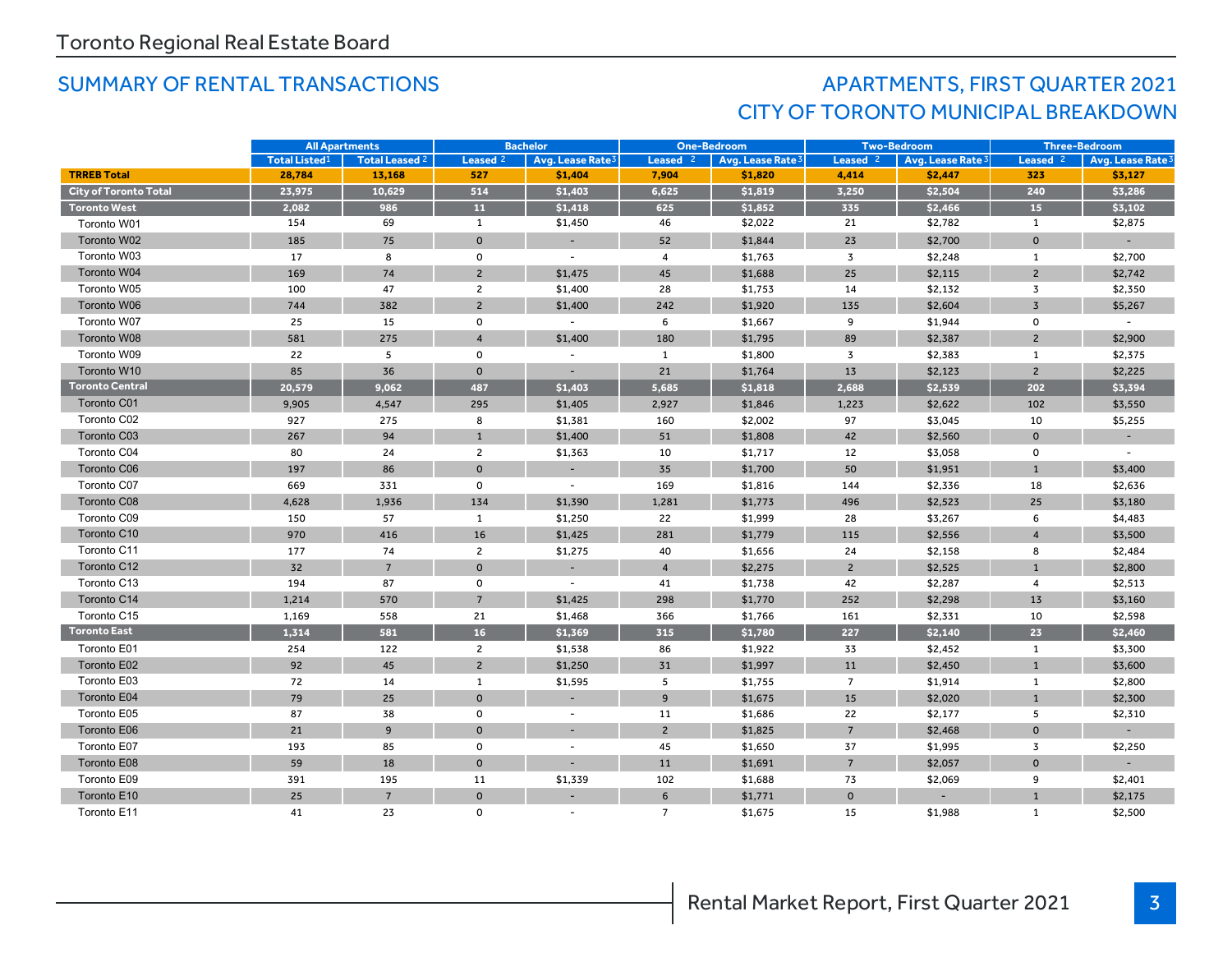### SUMMARY OF RENTAL TRANSACTIONS TOWNHOUSES, FIRST QUARTER 2021

## ALL TRREB AREAS

|                                  | <b>All Apartments</b> |                                 | <b>Bachelor</b>      |                              | <b>One-Bedroom</b>  |                              | <b>Two-Bedroom</b>  |                              | <b>Three-Bedroom</b> |                              |
|----------------------------------|-----------------------|---------------------------------|----------------------|------------------------------|---------------------|------------------------------|---------------------|------------------------------|----------------------|------------------------------|
|                                  | <b>Total Listed1</b>  | <b>Total Leased<sup>2</sup></b> | Leased <sup>2</sup>  | Avg. Lease Rate <sup>3</sup> | Leased <sup>2</sup> | Avg. Lease Rate <sup>3</sup> | Leased <sup>2</sup> | Avg. Lease Rate <sup>3</sup> | Leased <sup>2</sup>  | Avg. Lease Rate <sup>3</sup> |
| <b>TRREB Total</b>               | 1,536                 | 777                             | $\blacktriangleleft$ | 1,423                        | 93                  | 1,870                        | 380                 | 2,414                        | 300                  | 2,785                        |
| <b>Halton Region</b>             | 183                   | 124                             | $\bullet$            | ×.                           | 10 <sup>°</sup>     | 1,782                        | 78                  | 2,326                        | 36                   | 2,759                        |
| Burlington                       | 62                    | 44                              | $\mathbf{0}$         | $\sim$                       | 8                   | 1,684                        | 18                  | 2,389                        | 18                   | 2,747                        |
| <b>Halton Hills</b>              | $\mathbf 0$           | 0                               | $\mathsf{o}$         | $\blacksquare$               | $\mathbf 0$         | $\overline{\phantom{a}}$     | $\mathbf 0$         | $\blacksquare$               | $\mathbf 0$          | $\blacksquare$               |
| Milton                           | 20                    | 14                              | $\mathbf{0}$         | ш.                           | $\mathbf{0}$        | $\overline{\phantom{a}}$     | $\overline{9}$      | 2,300                        | 5                    | 2,610                        |
| Oakville                         | 101                   | 66                              | $\mathsf{o}$         | $\overline{\phantom{a}}$     | $\overline{2}$      | 2,172                        | 51                  | 2,308                        | 13                   | 2,833                        |
| <b>Peel Region</b>               | 411                   | 207                             | $\mathbf{1}$         | 1,000                        | 18                  | 1,763                        | 71                  | 2,297                        | 117                  | 2,657                        |
| Brampton                         | 82                    | 38                              | 0                    | $\overline{\phantom{a}}$     | $\overline{3}$      | 1,817                        | 17                  | 2,187                        | 18                   | 2,461                        |
| Mississauga                      | 329                   | 169                             | $\mathbf{1}$         | 1,000                        | 15                  | 1,752                        | 54                  | 2,331                        | 99                   | 2,693                        |
| Caledon                          | $\mathbf 0$           | 0                               | 0                    | $\overline{\phantom{a}}$     | $\mathbf 0$         | $\sim$                       | 0                   | $\overline{\phantom{a}}$     | 0                    | $\overline{\phantom{a}}$     |
| <b>City of Toronto</b>           | 748                   | 309                             | $\overline{2}$       | 1,245                        | 60                  | 1,924                        | 154                 | 2,556                        | 93                   | 3,039                        |
| <b>Toronto West</b>              | 192                   | 82                              | 0                    | $\overline{\phantom{a}}$     | 8                   | 1,832                        | 60                  | 2,439                        | 14                   | 2,923                        |
| <b>Toronto Central</b>           | 434                   | 173                             | $\overline{2}$       | 1.245                        | 46                  | 1,954                        | 77                  | 2,757                        | 48                   | 3,323                        |
| <b>Toronto East</b>              | 122                   | 54                              | $\mathsf{o}$         | $\sim$                       | 6                   | 1,815                        | 17                  | 2,060                        | 31                   | 2,650                        |
| <b>York Region</b>               | 168                   | 117                             | $\bullet$            | ٠                            | $\overline{4}$      | 1,744                        | 67                  | 2.258                        | 46                   | 2,697                        |
| Aurora                           | 12                    | 9                               | $\mathsf{o}$         | $\blacksquare$               | $\mathbf{1}$        | 1,900                        | 5                   | 2,270                        | 3                    | 2,567                        |
| E. Gwillimbury                   | $\Omega$              | $\mathbf{O}$                    | $\mathbf{O}$         |                              | $\mathbf{0}$        |                              | $\mathbf{0}$        |                              | $\Omega$             |                              |
| Georgina                         | $\mathbf 0$           | $\mathbf 0$                     | $\mathsf{o}$         | $\sim$                       | $\mathsf 0$         | $\sim$                       | $\mathbf 0$         | $\sim$                       | 0                    |                              |
| King                             | $\Omega$              | $\mathbf{0}$                    | $\mathbf{0}$         |                              | $\mathbf{0}$        |                              | $\bullet$           |                              | $\Omega$             |                              |
| Markham                          | 76                    | 56                              | 0                    | $\blacksquare$               | $\overline{2}$      | 1,675                        | 31                  | 2,190                        | 23                   | 2,648                        |
| Newmarket                        | $\mathbf 0$           | $\mathbf{0}$                    | $\mathbf{0}$         |                              | $\mathbf{0}$        |                              | $\mathbf{0}$        |                              | $\mathbf 0$          |                              |
| Richmond Hill                    | 29                    | 18                              | 0                    | $\sim$                       | $\mathsf 0$         | $\sim$                       | 8                   | 2,156                        | 10                   | 2,815                        |
| Vaughan                          | 49                    | 32                              | $\mathbf{0}$         |                              | $\mathbf{1}$        | 1,725                        | 21                  | 2,385                        | 10                   | 2,730                        |
| Whitchurch-Stouffville           | $\overline{2}$        | $\overline{2}$                  | 0                    | $\overline{\phantom{a}}$     | 0                   | $\sim$                       | $\overline{2}$      | 2,350                        | 0                    | $\blacksquare$               |
| <b>Durham Region</b>             | 22                    | 17                              | $\bullet$            |                              | п                   | 1,950                        | $\mathbf{8}$        | 2,247                        | $\mathbf{a}$         | 2,316                        |
| Ajax                             | $\overline{2}$        | $\overline{2}$                  | 0                    | $\blacksquare$               | 0                   | $\sim$                       | $\mathbf{1}$        | 1,950                        | $\mathbf{1}$         | 2,250                        |
| <b>Brock</b>                     | $\Omega$              | $\Omega$                        | $\Omega$             |                              | $\Omega$            | $\overline{\phantom{0}}$     | $\Omega$            |                              | $\Omega$             |                              |
| Clarington                       | $\overline{c}$        | $\overline{2}$                  | $\mathsf{o}$         | $\sim$                       | $\mathbf 0$         | $\overline{\phantom{a}}$     | $\Omega$            | $\sim$                       | $\overline{2}$       | 2,250                        |
| Oshawa                           | 8                     | 5 <sup>5</sup>                  | $\mathbf{0}$         |                              | $\mathbf{0}$        | ٠                            | $\mathbf{1}$        | 2,200                        | $\overline{4}$       | 2,369                        |
| Pickering                        | 10                    | 8                               | $\mathsf{o}$         | $\overline{\phantom{a}}$     | $\mathbf{1}$        | 1,950                        | 6                   | 2,304                        | $\mathbf{1}$         | 2,300                        |
| Scugog                           | $\Omega$              | $\mathbf{0}$                    | $\mathbf{0}$         |                              | $\mathbf{0}$        |                              | $\Omega$            |                              | $\Omega$             |                              |
| Uxbridge                         | $\mathbf 0$           | $\mathsf{o}$                    | 0                    | $\sim$                       | $\mathbf 0$         | $\overline{\phantom{a}}$     | $\Omega$            | $\sim$                       | $\mathbf 0$          | $\sim$                       |
| Whitby                           | $\Omega$              | $\mathbf{0}$                    | $\mathbf{0}$         | $\overline{\phantom{a}}$     | $\mathbf 0$         | $\overline{\phantom{a}}$     | $\mathbf{0}$        |                              | $\mathbf 0$          |                              |
| <b>Dufferin County</b>           | $\overline{0}$        | $\bullet$                       | $\bullet$            | ٠                            | $\bullet$           | н                            | $\bullet$           | ×                            | $\overline{0}$       |                              |
| Orangeville                      | $\mathbf 0$           | $\mathbf 0$                     | $\mathbf 0$          |                              | $\mathbf 0$         | ٠                            | $\mathbf{0}$        | $\sim$                       | $\mathbf 0$          |                              |
| <b>Simcoe County</b>             | $\overline{4}$        | $\overline{3}$                  | A                    | 2,200                        | $\bullet$           | ٠                            | 2 <sup>1</sup>      | 5,000                        | $\overline{0}$       | ×                            |
| Adjala-Tosorontio                | $\mathbf 0$           | $\mathbf 0$                     | $\mathbf 0$          |                              | $\mathbf 0$         | ٠                            | $\mathbf 0$         |                              | $\mathbf 0$          | $\overline{\phantom{a}}$     |
| <b>Bradford West Gwillimbury</b> | $\mathbf 0$           | 0                               | 0                    | $\overline{\phantom{a}}$     | $\mathbf 0$         | $\sim$                       | 0                   | $\sim$                       | 0                    | $\overline{\phantom{a}}$     |
| Essa                             | $\mathbf 0$           | $\mathbf 0$                     | $\mathbf 0$          |                              | $\mathbf 0$         |                              | $\mathbf{0}$        |                              | $\Omega$             |                              |
| Innisfil                         | $\overline{4}$        | 3                               | $\mathbf{1}$         | 2,200                        | 0                   | $\sim$                       | $\overline{2}$      | 5,000                        | $\mathbf 0$          | $\overline{\phantom{a}}$     |
| New Tecumseth                    | $\Omega$              | $\mathbf 0$                     | $\mathbf 0$          |                              | $\mathbf{O}$        |                              | $\mathbf{0}$        |                              | $\Omega$             |                              |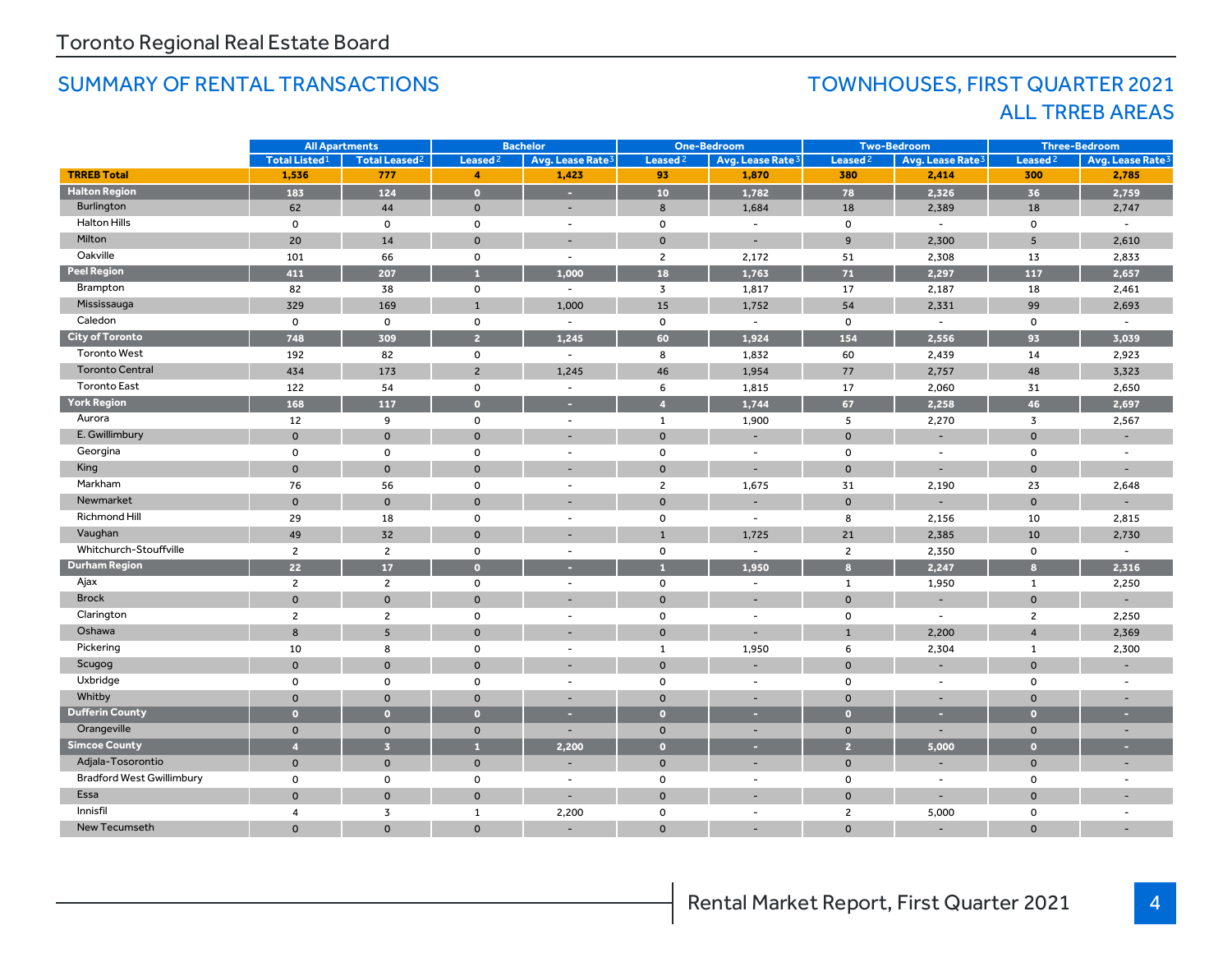## SUMMARY OF RENTAL TRANSACTIONS TOWNHOUSES, FIRST QUARTER 2021 CITY OF TORONTO MUNICIPAL BREAKDOWN

|                              |                           | <b>Bachelor</b><br><b>All Apartments</b> |                | <b>One-Bedroom</b>       |                     | <b>Two-Bedroom</b>           |                     | <b>Three-Bedroom</b>     |                     |                              |
|------------------------------|---------------------------|------------------------------------------|----------------|--------------------------|---------------------|------------------------------|---------------------|--------------------------|---------------------|------------------------------|
|                              | Total Listed <sup>1</sup> | Total Leased <sup>2</sup>                | Leased $2$     | Avg. Lease Rate 3        | Leased <sup>2</sup> | Avg. Lease Rate <sup>3</sup> | Leased <sup>2</sup> | Avg. Lease Rate 3        | Leased <sup>2</sup> | Avg. Lease Rate <sup>3</sup> |
| <b>TRREB Total</b>           | 1,536                     | 777                                      | 4              | \$1,423                  | 93                  | \$1,870                      | 380                 | \$2,414                  | 300                 | \$2,785                      |
| <b>City of Toronto Total</b> | 748                       | 309                                      | $\overline{2}$ | \$1,245                  | 60                  | \$1,924                      | 154                 | \$2,556                  | 93                  | \$3,039                      |
| <b>Toronto West</b>          | 192                       | 82                                       | $\bullet$      | $\sim$                   | $\epsilon$          | \$1,832                      | 60                  | \$2,439                  | 14                  | \$2,923                      |
| Toronto W01                  | 34                        | 9                                        | $\mathsf{o}$   | $\overline{\phantom{a}}$ | $\mathsf{o}$        | $\sim$                       | 6                   | \$2,400                  | 3                   | \$3,400                      |
| Toronto W02                  | 22                        | 15                                       | $\mathbf{0}$   | $\overline{\phantom{a}}$ | $\mathbf{0}$        | $\overline{\phantom{a}}$     | 12                  | \$2,582                  | $\overline{3}$      | \$2,830                      |
| Toronto W03                  | 9                         | $\overline{3}$                           | 0              | ÷,                       | $\mathsf 0$         | $\sim$                       | $\overline{3}$      | \$2,307                  | 0                   | $\sim$                       |
| Toronto W04                  | 24                        | 9                                        | $\mathbf{0}$   | $\overline{\phantom{a}}$ | $\mathbf{O}$        | $\sim$                       | $\overline{7}$      | \$2,361                  | $\overline{2}$      | \$2,300                      |
| Toronto W05                  | 37                        | 16                                       | $\mathbf 0$    |                          | $\overline{3}$      | \$1,617                      | 9                   | \$2,036                  | $\overline{4}$      | \$2,756                      |
| Toronto W06                  | 36                        | 20                                       | $\mathbf 0$    | ٠                        | $\overline{3}$      | \$2,067                      | 17                  | \$2,582                  | $\mathbf{0}$        |                              |
| Toronto W07                  | $\mathsf 0$               | $\mathbf 0$                              | $\mathsf{o}$   | $\overline{\phantom{a}}$ | $\mathsf 0$         | $\sim$                       | $\mathbf 0$         | $\overline{\phantom{a}}$ | $\mathsf{o}$        | $\overline{\phantom{a}}$     |
| Toronto W08                  | 20                        | $\overline{4}$                           | $\Omega$       |                          | $\overline{1}$      | \$1,650                      | $\mathbf{1}$        | \$2,600                  | $\overline{2}$      | \$3,300                      |
| Toronto W09                  | $\overline{7}$            | 5                                        | $\mathbf 0$    | ÷,                       | $\mathbf{1}$        | \$1,950                      | $\overline{4}$      | \$2,560                  | $\mathsf{O}\xspace$ |                              |
| Toronto W10                  | $\overline{3}$            | $\mathbf{1}$                             | $\mathbf 0$    |                          | $\mathbf 0$         |                              | $\mathbf{1}$        | \$2,450                  | $\mathbf{0}$        |                              |
| <b>Toronto Central</b>       | 434                       | 173                                      | $\overline{2}$ | \$1,245                  | 46                  | \$1.954                      | 77                  | \$2,757                  | 48                  | \$3,323                      |
| Toronto C01                  | 176                       | 79                                       | $\mathbf 0$    |                          | 29                  | \$2,033                      | 37                  | \$2,867                  | 13                  | \$3,528                      |
| Toronto C02                  | 12                        | 5                                        | $\mathsf{o}$   | $\overline{a}$           | $\mathsf 0$         | $\overline{\phantom{a}}$     | $\overline{4}$      | \$5,111                  | $\mathbf{1}$        | \$4,600                      |
| Toronto C03                  | 6                         | $\mathbf{1}$                             | $\mathbf 0$    |                          | $\mathbf{0}$        |                              | $\Omega$            |                          | $\mathbf{1}$        | \$6,800                      |
| Toronto C04                  | $\mathbf{1}$              | $\mathbf 0$                              | $\mathbf 0$    | $\overline{\phantom{a}}$ | $\mathsf{o}\,$      | $\overline{\phantom{a}}$     | $\mathbf 0$         | $\sim$                   | $\mathsf{o}$        | $\sim$                       |
| Toronto C06                  | $\mathbf{0}$              | $\Omega$                                 | $\mathbf{0}$   | $\overline{\phantom{a}}$ | $\mathbf 0$         |                              | $\Omega$            |                          | $\mathbf{0}$        |                              |
| Toronto C07                  | 32                        | 14                                       | 0              |                          | $\mathbf{1}$        | \$1,700                      | 10                  | \$2,070                  | 3                   | \$2,800                      |
| Toronto C08                  | 63                        | 18                                       | $\overline{2}$ | \$1,245                  | 6                   | \$1,733                      | 8                   | \$2,506                  | $\overline{2}$      | \$3,850                      |
| Toronto C09                  | 5                         | 1                                        | $\mathbf 0$    | $\overline{\phantom{a}}$ | $\mathbf 0$         | $\overline{\phantom{a}}$     | $\mathbf 0$         | $\sim$                   | $\mathbf{1}$        | \$5,700                      |
| Toronto C10                  | 12                        | 6                                        | $\mathbf{0}$   |                          | $\mathbf{0}$        | $\overline{\phantom{a}}$     | 5 <sup>5</sup>      | \$2,400                  | $\mathbf{1}$        | \$2,900                      |
| Toronto C11                  | $\overline{4}$            | 1                                        | $\mathbf 0$    | $\overline{\phantom{a}}$ | $\mathsf 0$         | $\sim$                       | $\mathbf{1}$        | \$2,350                  | 0                   | $\sim$                       |
| Toronto C12                  | 12                        | $\overline{4}$                           | $\mathbf{0}$   |                          | $\mathbf{O}$        |                              | $\Omega$            |                          | $\overline{4}$      | \$3,188                      |
| Toronto C13                  | 3                         | 1                                        | 0              | $\overline{\phantom{a}}$ | $\mathsf 0$         | $\overline{\phantom{a}}$     | 1                   | \$2,500                  | 0                   | $\sim$                       |
| Toronto C14                  | 54                        | 22                                       | $\mathbf{0}$   |                          | $\overline{7}$      | \$1,893                      | $\overline{7}$      | \$2,617                  | 8                   | \$3,344                      |
| Toronto C15                  | 54                        | 21                                       | 0              | $\sim$                   | $\overline{3}$      | \$1,858                      | $\overline{4}$      | \$2,458                  | 14                  | \$2,718                      |
| <b>Toronto East</b>          | 122                       | 54                                       | $\bullet$      | ٠                        | $6\overline{6}$     | \$1,815                      | 17                  | \$2,060                  | 31                  | \$2,650                      |
| Toronto E01                  | 19                        | 12                                       | 0              | ÷,                       | $\overline{4}$      | \$1,891                      | 5                   | \$2,155                  | 3                   | \$3,150                      |
| Toronto E02                  | $\overline{7}$            | 6                                        | $\Omega$       | $\overline{\phantom{a}}$ | $\Omega$            | $\overline{\phantom{a}}$     | $\overline{2}$      | \$2,400                  | $\overline{4}$      | \$3,488                      |
| Toronto E03                  | $\mathbf 0$               | $\mathbf 0$                              | 0              |                          | $\mathsf 0$         | $\overline{\phantom{a}}$     | $\mathbf 0$         | $\sim$                   | 0                   |                              |
| Toronto E04                  | 21                        | 6                                        | $\mathbf{0}$   | ٠                        | $\mathbf 0$         | $\overline{\phantom{a}}$     | $\overline{A}$      | \$1,974                  | $\overline{2}$      | \$2,515                      |
| Toronto E05                  | 17                        | $\overline{7}$                           | 0              | $\overline{\phantom{a}}$ | $\mathsf{o}$        | $\overline{\phantom{a}}$     | 1                   | \$1,850                  | 6                   | \$2,358                      |
| Toronto E06                  | $\overline{3}$            | $\mathbf{1}$                             | $\mathbf{0}$   |                          | $\mathbf{0}$        | ٠                            | $\mathbf{0}$        |                          | $\mathbf{1}$        | \$2,980                      |
| Toronto E07                  | 12                        | 8                                        | $\mathsf{o}$   | $\overline{\phantom{a}}$ | $\mathbf{1}$        | \$1,675                      | $\Omega$            | $\sim$                   | $\overline{7}$      | \$2,407                      |
| Toronto E08                  | $\overline{2}$            | $\mathbf{1}$                             | $\mathbf 0$    |                          | $\mathbf{0}$        |                              | $\mathbf{0}$        |                          | $\mathbf{1}$        | \$2,625                      |
| Toronto E09                  | 6                         | $\mathbf 0$                              | 0              | $\sim$                   | $\mathsf 0$         | $\overline{\phantom{a}}$     | $\mathbf 0$         |                          | 0                   | $\sim$                       |
| Toronto E10                  | 8                         | $\overline{2}$                           | $\mathbf{0}$   |                          | $\mathbf{0}$        |                              | $\Omega$            |                          | $\overline{2}$      | \$2,213                      |
| Toronto E11                  | 27                        | 11                                       | 0              |                          | 1                   | \$1,650                      | 5                   | \$1,940                  | 5                   | \$2,540                      |